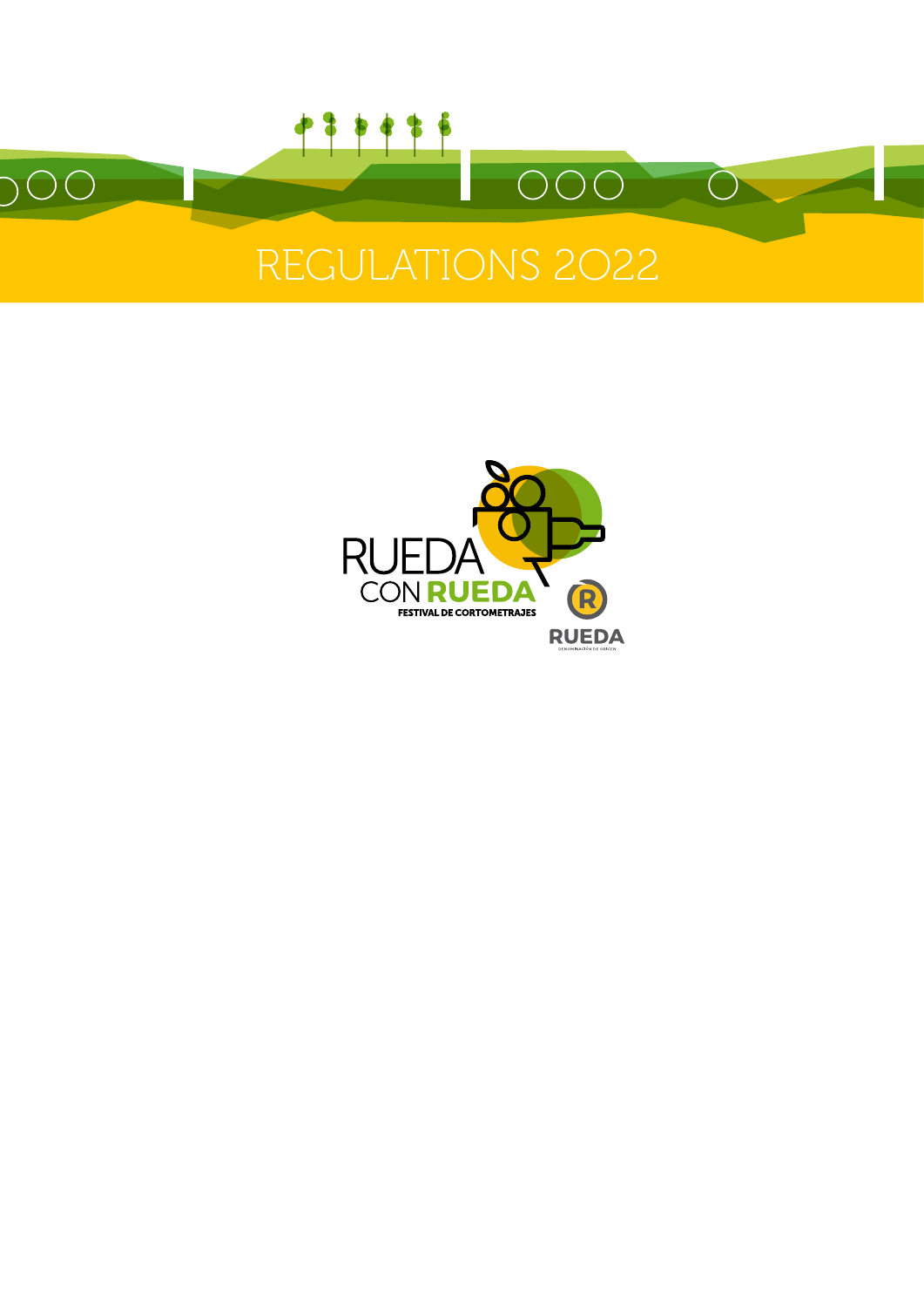## Regulations

The Designation of Origin Rueda and Plan Secreto S.L. are organizing the VII online short film festival FILM WITH RUEDA. The festival will be carried out on the website [www.ruedaconrueda.com](https://ruedaconrueda.com) and on the festival's YouTube channel.



#### PARTICIPANTS

People and entities of any nationality can take part. Participants must be over 18 years old. Each participant may send as many short films as they wish. Neither employees of Plan Secreto S.L. nor of the Regulatory Council of the Designation of Origin Rueda are allowed to participate.

### SHORT FILMS

The short films will have a minimun length of one minute and a maximum length of 10 minutes (credits included), and must be subtitled in English, and also in Spanish if the film is in another language.

The only essential requirement is that all the short films presented to the competition must include, in the short, at least one bottle of white wine from the Rueda Designation of Origin.

\*Only bottles from the Rueda Designation Origin will be accepted. They can be identified through the back labels appearing in the following link: [[Download back labels\]](https://www.ruedaconrueda.com/descargas/contraetiquetas_2022.pdf) The back label should have one of the new D.O. Rueda designs, as they can be seen in the image. If the back label has the old design, the organizers may decide whether to accept or not the short film in the competition. It is not essential that the back labels are shown in the film, but the bottle must be identifiable.

The labels can be modified for narrative purposes, but any modification must be approved by the Rueda Designation Origin. Animated short films should take a real bottle as a model, and the animated version must be approved by the Rueda Designation Origin.

On the other hand, the shorts can be filmed in any location or natural setting, whether related to the Rueda Designation of Origin or not.

In the case of any of the shorts being filmed at the installations of any of the D.O. Rueda wineries inscribed in this event and appearing in the guide attached in the following link: [\[Download Location Guide\]](https://ruedaconrueda.com/descargas/Guia_Localizaciones_Rueda_con_Rueda_2022.pdf), they will also be eligible for the prize to the best short film in the wineries and vineyards of the D.O.

The short films must not have been released or shown on any other media or channel apart from Film with Rueda until the winners of the competition are announced. Extended or shortened versions of other short films previously created will not be admitted. Short films presented at previous years of FILM WITH RUEDA will not be admitted.

The short films are to include the festival bumper, at the beginning and at the end of the short. The participants can choose the color of the bumper. The festival bumper must not be modified. [[Download normal bumpers\]](https://ruedaconrueda.com/descargas/cortinilla_normal_2021.jpg) [\[Download bumpers with inverted colours](https://ruedaconrueda.com/descargas/cortinilla_colores_invertidos_2022.jpg)]

The short films are to be sent in .mov o .mp4 format with H264 compression for video and AAC for audio. Recommended resolution: 1920×1080. Minimum resolution: 1280×720.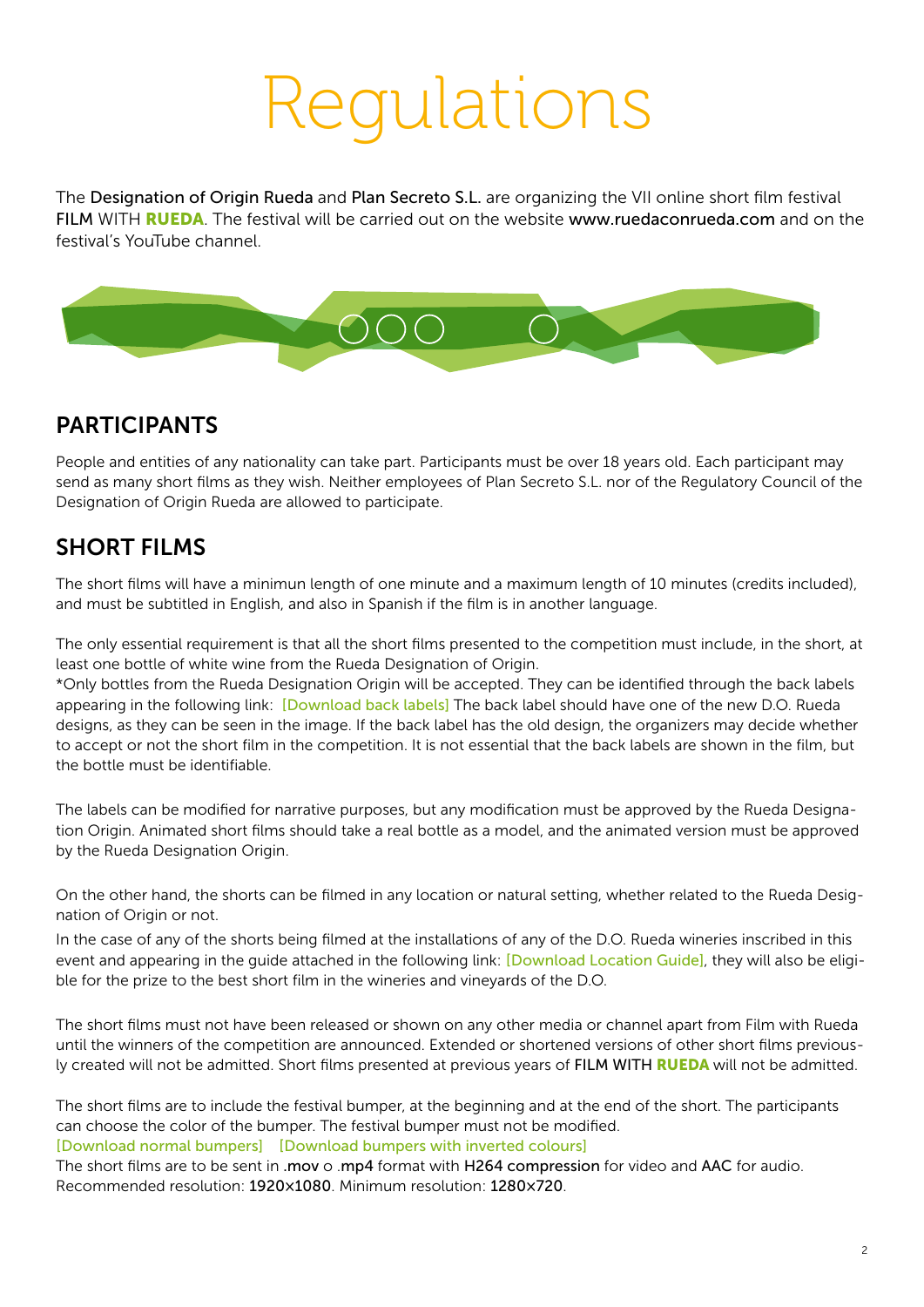## **DATES**

Reception of short films will close on Tuesday September 27, 2022, at 13:00 Spanish peninsula time.

### JURY

The jury will be composed of various professionals from the audiovisual media.

#### **PRIZES**

There are three prizes:

BEST "FILM WITH RUEDA" SHORT FILM, receiving 5000 euros, for which all the shorts accepted to the competition will be eligible.

"RUEDA ORIGIN" FILM, receiving 3000 euros, to the best short either wholly or partially filmed in the D.O. Rueda wineries and/or vineyards appearing in the location guide.

BEST SHORT FILM BY CINEMA AND AUDIO VISUAL ARTS STUDENTS, receiving 2000 euros. Short films whose director is studying at Cinema Schools or Universities and Education Cycles related to audiovisual studies in the year 2022 will be eligible for this prize.

In addition, the following mentions will be made:

—Best actor— —Best actress— —Best photography—

The organization will offer the participants a series of locations available for filming in the wineries and vineyards of D.O. Rueda, which will allow them to be eligible for the "RUEDA ORIGIN" prize. The shorts filmed in D.O. Rueda will be eligible for both prizes, and it may be the case that one short film wins both prizes.

The jury may grant a special mention to other short films if it considers this to be opportune.

In the case of an *ex-aequo* prize, the economic endowment of the prize will be divided among the award winning films.

The short films winning a monetary prize must include a screen with the prizes obtained and the FILM WITH RUEDA logo in the final copy, so that it appears in all subsequent dissemination.

The amounts indicated for the prizes with monetary reward are with taxes included, meaning that the tax deductions stipulated by the current legislation will be made.

The winners of the three main prizes will receive clicks for the online platform Click for Festivals, so they can submit the short film to other festivals. The winner of the Best FILM WITH RUEDA; short film award will get 25 clicks, and the "RUEDA ORIGIN FILM" and the best short film by a cinema student will get 10 clicks each.

#### REGISTRATION AND MATERIALS

Participants should send the following materials to the e-mail [inscripciones@ruedaconrueda.com](mailto:inscripciones@ruedaconrueda.com):

- Registration form. [[Download registration](https://ruedaconrueda.com/descargas/Ficha_Inscripcion_Rueda_con_Rueda_2022.docx) form]
- Two photographs of the short film.
- Poster, if they have one.

• Short film in .mov o .mp4 format with H264 compression for video and AAC for audio. Recommended resolution: 1920×1080. Minimum resolution: 1280×720.

• In the case of competing for the best short film by cinema and audio visual arts students, certificate of the training centre in which the director of the short film is studying.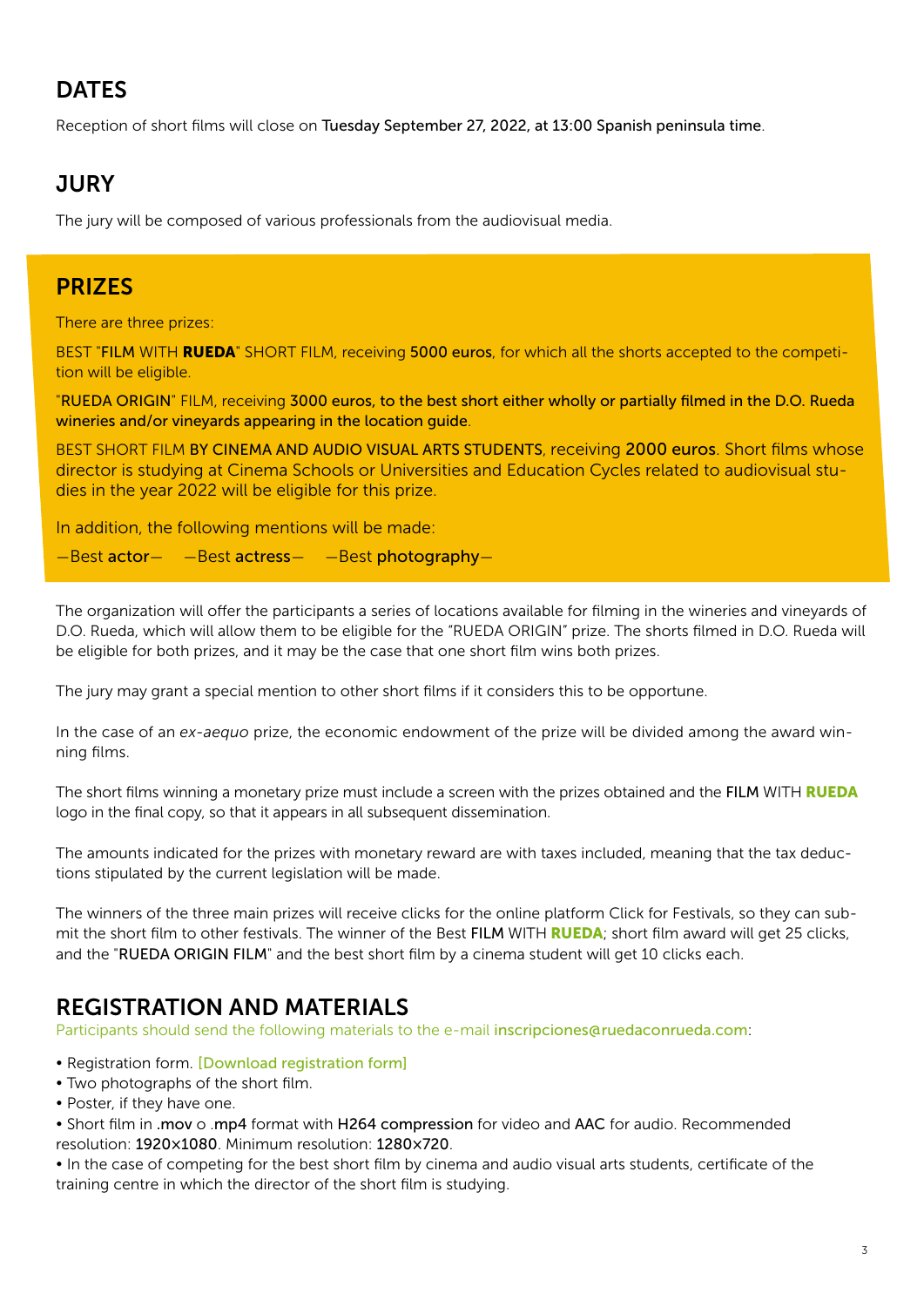In the case of short films directed by cinema and visual arts students, the organisers of FILM WITH RUEDA reserve the right to exclude participants undergoing studies deemed insufficient in terms of level, length or specialization, from this category, although this does not affect the right of these works to participate in other categories.

Once the fulfillment of these conditions has been confirmed, the short films will be uploaded to the FILM WITH RUEDA YouTube channel and the website [www.ruedaconrueda.com](https://ruedaconrueda.com). The films will be uploaded as they enter the contest, without waiting for the reception period to expire.

## FILMING IN THE WINERIES

Teams wishing to film in Rueda locations should contact the managers of the festival via the e-mail [inscripciones@](mailto:inscripciones@ruedaconrueda.com) [ruedaconrueda.com](mailto:inscripciones@ruedaconrueda.com), in order to coordinate this with their chosen wineries. They should send the script and an account of locations, dates, timetables and all the requirements for the smooth conduct of the filming. The filming will take place once the project has been approved and the availability of the selected winery confirmed.

The filming must comply with the health regulations in force at the time of recording and follow the instructions in this regard from the wineries and the Rueda con Rueda organization. Failure to comply with the regulations can lead to suspension of filming.

Once complete, all the short films must be sent so that the organization can confirm fulfillment of the conditions and upload the shorts to the festival YouTube channel.

### FINALISTS

The three shorts with the most "views" on the FILM WITH RUEDA YouTube channel will go directly through to the final. The rest of the short film finalists will be decided by the FILM WITH RUEDA organizers.

When counting views, the organization may discard short films whose metrics indicate abnormal behavior or that may be suspected of manipulation.

A jury made up of professionals from the sector will evaluate the short film finalists and decide on the prizes.

The prizes will be presented by the end of October.

#### DISTRIBUTION & BROADCASTING RIGHTS

The participants must hold the distribution and broadcasting rights of their work (and certify them to the CRDO Rueda), including the soundtrack and the image rights of the persons appearing in the short film, and exempt Designation of Origin Rueda and Plan Secreto S.L. from any responsibility in relation to this.

The prizewinning short films with monetary reward will cede the distribution and broadcasting rights for their work to Designation of Origin Rueda for any media and without exclusivity, including the Youtube channel. Film with Rueda may reach an agreement with the winners to remove their short films for a limited period of time in order to favor the distribution of the films in other film festivals. After that period, the short film will be available again in the Youtube channel.

The short films which are not winners will be kept on Film with Rueda's YouTube channel unless the participant expressly requests it to be removed.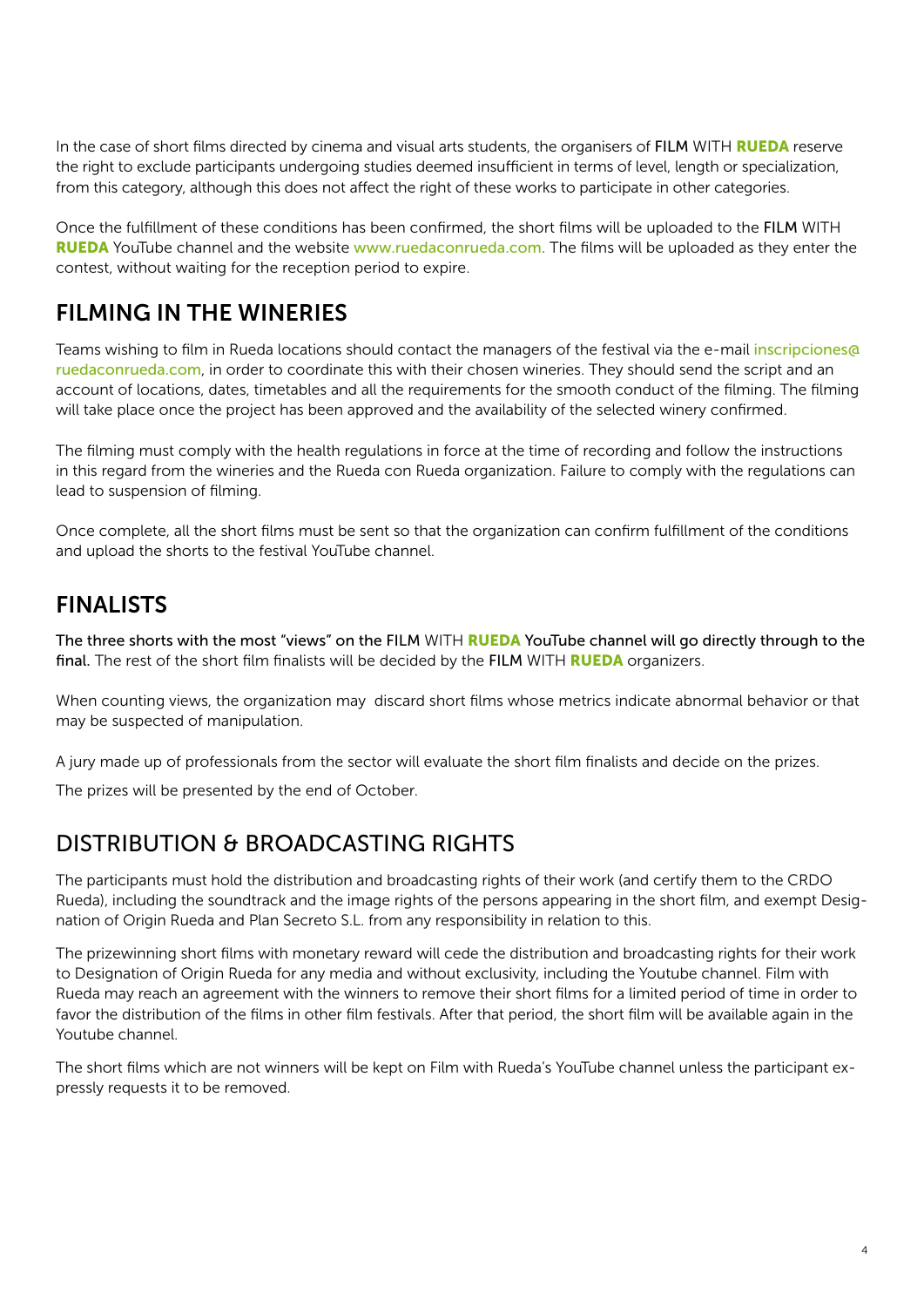### Other legal issues

Given the Regulatory Council of the Designation of Origin Rueda's social commitment to responsible consumption, they reserve the authority to refuse admission to the competition by short films which:

1. Include scenes with abusive consumption of wine or other alcoholic drinks.

2. Include scenes in which any kind of drugs appear.

3. Include scenes in which, while the product —alcoholic beverages— does not appear, it is suggested that consuming them gives rise to situations of enjoyment, loss of inhibition, sexual, work, sporting or other success, or generates attitudes which are violent, sexist or inappropriate in any way, or which depict the fact of not consuming as synonymous with failure or maladjustment. Similar situations produced by the consumption of any kind of drugs will not be admitted to the competition either.

4. Include drinks with a recognisable brand which does not belong to the Designation of Origin Rueda. 5. Include scenes of alcohol or drug consumption by underage persons, pregnant women or people undergoing medical treatment, —for which alcohol is contraindicated.

6. Show scenes of abusive alcohol consumption followed by driving scenes in any kind of vehicle.

7. Show scenes of explicit sex.

- 8. Are explicitly aimed at an underage audience.
- 9. Are produced or directed by persons underage.

10. The organisation reserves the right to withdraw any video which it does not consider suitable to the objectives of the FILM WITH **RUEDA** competition.

The Designation of Origin Rueda is launching the FILM WITH RUEDA competition so that new cinema talents can develop their creativity and authenticity, which does not imply that it either supports or shares the point of view of all the messages implicit in the works presented to the competition. While granting this thematic freedom to the authors, the limitations brought together in these conditions only reflect the intention to comply with the current legislation and to the Self-regulation Code to which the Designation of Origin Rueda is submitted.

FILM WITH RUEDA reserves the right to carry out modifications to the present conditions and to add successive annexes concerning the way it works and the prizes, as long as these are justified, are not prejudicial to the participants and are duly communicated during the course of the Competition.

#### ACCEPTANCE OF THE CONDITIONS

Participation in the festival assumes the full acceptance of the present conditions.

"In compliance with the provisions of Organic Law 15/1999, 13 December on personal data protection, we hereby inform you that all the personal data obtained during the accomplishment of this competition, will be incorporated into an automated or manual file containing personal data. The recipients of the information contained in the file shall be the supervisors of the different departments at PLAN SECRETO, S.L. with registered office at Calle Mariano de los Cobos, 43 D, Valladolid, who, as the party responsible for the file, guarantees your rights to access, amendment, cancellation and opposition of the data provided. It also undertakes the commitment to respect your confidentiality in the use of the data included in the file and to use it in accordance with the purpose of the file."